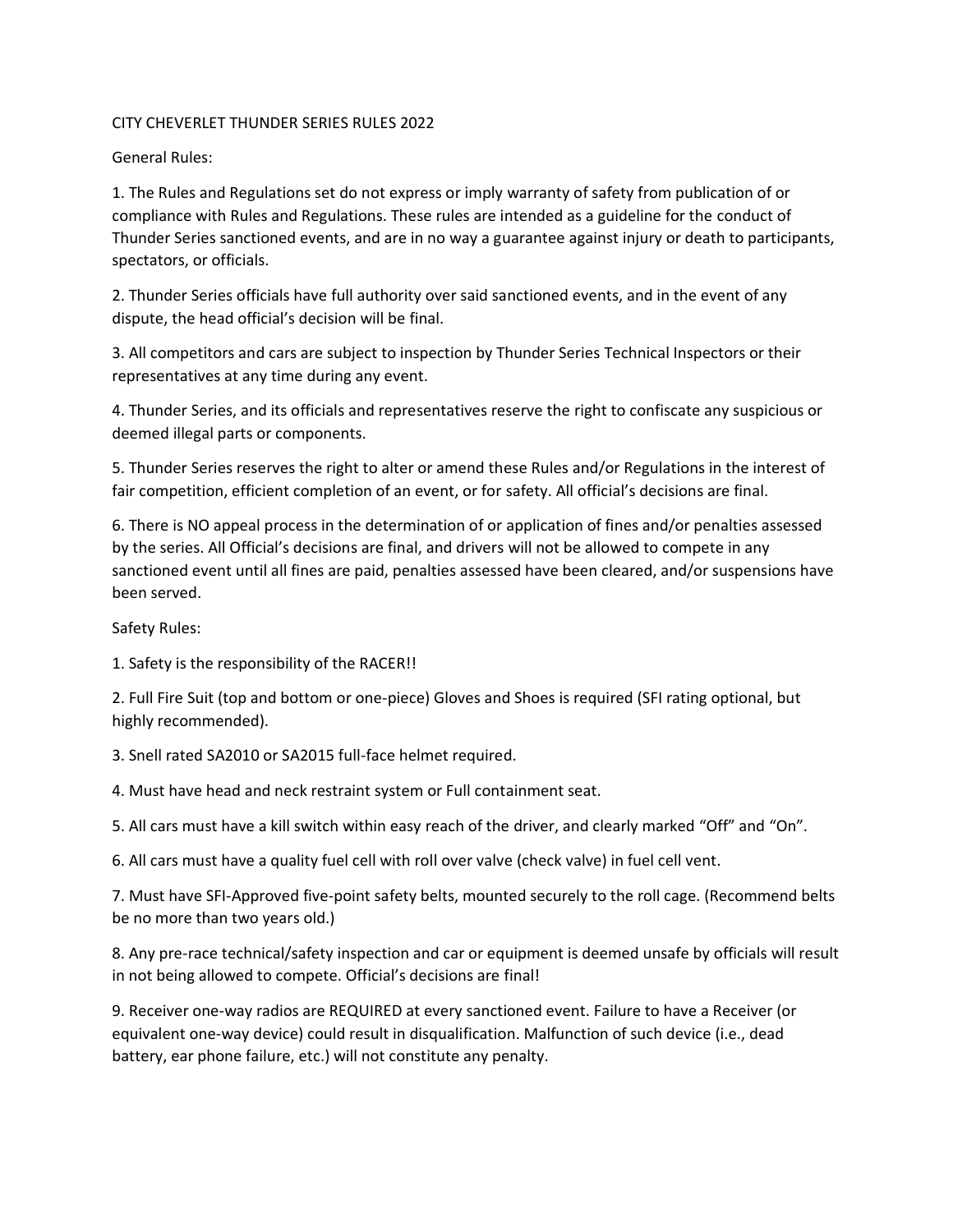10. NO two-way radios, cell phones, or other communication devices will be allowed. Receiver is the ONLY communication device permitted. Drivers caught with any other communication device will be disqualified for that event (heat or feature).

11. No signal devices (light sticks,painted/taped sticks, flashlights, cell phones, etc.)

12. No mirrors.

Membership and Registration:

1. All drivers participating at Thunder Series sanctioned tracks and events must purchase an Annual Membership at a cost of \$75 per year.

2. All membership points will go to driver.

3. You must compete in 80% of Thunder Series events to be eligible for point money.

ENGINE RULES:

1. CHEVROLET PERFORMANCE PART NUMBER 88958602/19258602

2. THE SEALED ENGINES MUST REMAIN INTACT AND NOT BE TAMPERED WITH. ANY SEALS THAT

HAVE BEEN REMOVED OR TAMPERED WITH WILL MAKE THE ENGINE ILLEGAL AND NOT ELIGIBLE

FOR COMPETITION. THE PENALTY FOR ANYONE TAMPERING WITH SEALS, MODIFYING ANY

INTERNAL ENGINE PARTS, OR CHANGING THE PARTS FROM STOCK AS DELIVERED SEALED

FROM THE FACTORY WILL BE SUBJECT TO EXPULSION FROM RACING WITH ANY THUNDER

SERIES SANCTIONED EVENT FOR THE REMAINDER OF SEASON AND FUTURE SEASONS.

3. ANYONE RUNNING A RESEALED ENGINE MUST HAVE CERTIFIED CABLE SEALS FROM A CERTIFIED ENGINE BUILDER.

4. NO CHANGES ARE ALLOWED TO THE ENGINE – INCLUDING BUT NOT LIMITED TO INTAKE

MANIFOLD, HEADS,VALVE COVERS, FRONT COVER, OIL PAN, HARMONIC BALANCER, OR ANY

OTHER PART/OR PARTS ON/OR IN

5. NO VACUUM PUMPS

6. ALL CRATE ENGINES MUST REMAIN STOCK AS THEY CAME SEALED FROM THE FACTORY. CRATE ENGINES MUST NOT BE ALTERED, MODIFIED, OR CHANGED FROM FACTORY SPECS.

7. THERE WILL BE A \$1000 PROTEST ON A CRATE ENGINE WITH A \$200 ACCEPTANCE FEE \$800 WILL GO TO THE ONE PROTESTED AND \$200 WILL GO TO THE SERIES.

SEALS:

1: CHEVROLET PERFORMANCE CAP SEALS

2: CRATE RACING USA SEALS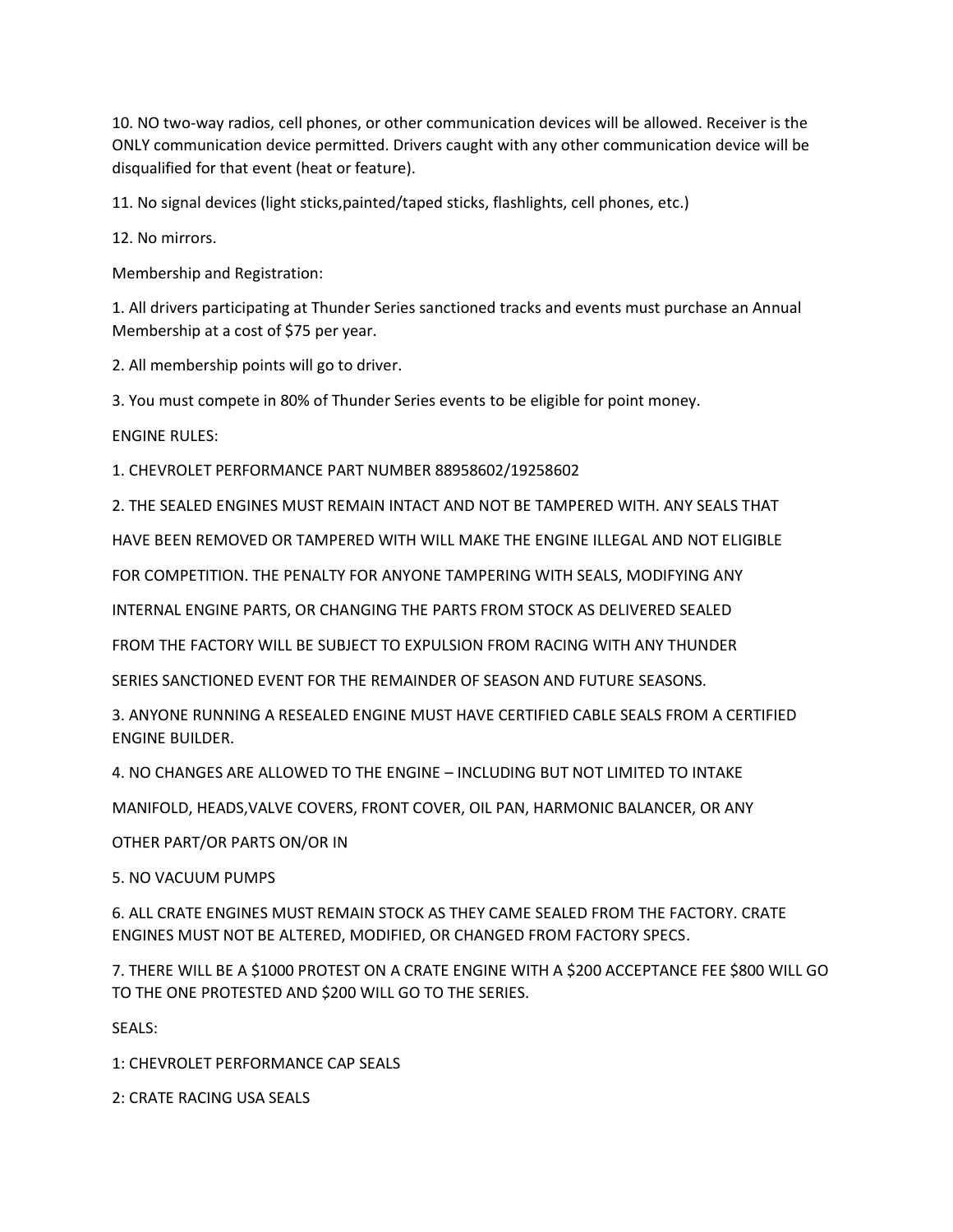3: EAGLE

4: FASTRAK

5: MID EAST

6: IF YOU HAVE ANY OTHER SEALS CONTACT SERIES TO FIND OUT IF LEGAL OR NOT

7: NO BREAK OFF BOLT STYLE SEALS ARE ALLOWED. IF YOU HAVE THESE SEALS YOU ARE SUBJECT TO BE INSPECTED TO PROVE ENGINE LEGAL AT YOUR COST.

CARBURETOR RULES:

1: ONE 4 BARRELL CARBURETOR

2: ENGINE MUST BE NATURALLY ASPIRATED

3: MAY USE ONE 1 INCH, ONE PIECE, CARBURETOR SPACER (.040 TOLERANCE MAXIMUM) AND TWO STANDARD PAPER GASKETS (MAXIMUM 0.070 INCH THICK); ONE GASKET BETWEEN INTAKE TO SPACER AND ONE GASKET BETWEEN SPACER TO CARBURETOR

4: NO SUPER BOWLS

DISTRIBUTOR RULE:

1. MSD IGNITION SYSTEM. NO CRANK TRIGGER, DISTRIBUTORLESS MULTI-COIL,OR MAGNETO IGNITION SYSTEM. 6AL OR 6ALN, or MSD 6CT IGNITION BOX ALLOWED. (NO 6CT PRO)

MUST BE A 6300 CHIP OR SET AT 6300.

1A: IF USING ANY MSD BOXT THAT DOES NOT TAKE THE CHIP MUST HAVE WORKING TACH IN CAR.

2. NO ELECTRONIC TRACTION CONTROL DEVICE

3: CAN RUN HEI TYPE DISTRIBUTOR BUT MUST HAVE SOFT TOUCH BOX WITH 6300 CHIP.

4: IF YOUR CAR HAS TWO MSD BOXES IT MUST HAVE A 6300 CHIP IN EACH BOX NO MATTER WHAT.

5: \$350 CLAIM RULE ON THE MSD BOX

STARTER RULE:

1. ALL CARS MUST HAVE WORKING STARTER

 $EXHALIST$  RULES:

1. COLLECTOR TYPE HEADERS REQUIRED. MUST HAVE FOUR (4) TUBES INTO ONE (1) COLLECTOR OF A CONSISTENT DIAMETER

2. MUFFLERS NOT REQUIRED UNLESS TRACK MANDATED. IF/WHEN MANDATED: MUFFLERS MUST HAVE SOME TYPE OF INTERNAL NOISE DAMPENING CHARACTERISTICS (BAFFLES, EXTRUDED HOLES, SCREEN, CHAMBERED, ETC.) MUFFLERS MUST MEET LOCAL SPEEDWAY'S NOISE DECIBEL REQUIREMENTS. EXTERNAL MUFFLERS ONLY.

3. NO TRI-Y HEADERS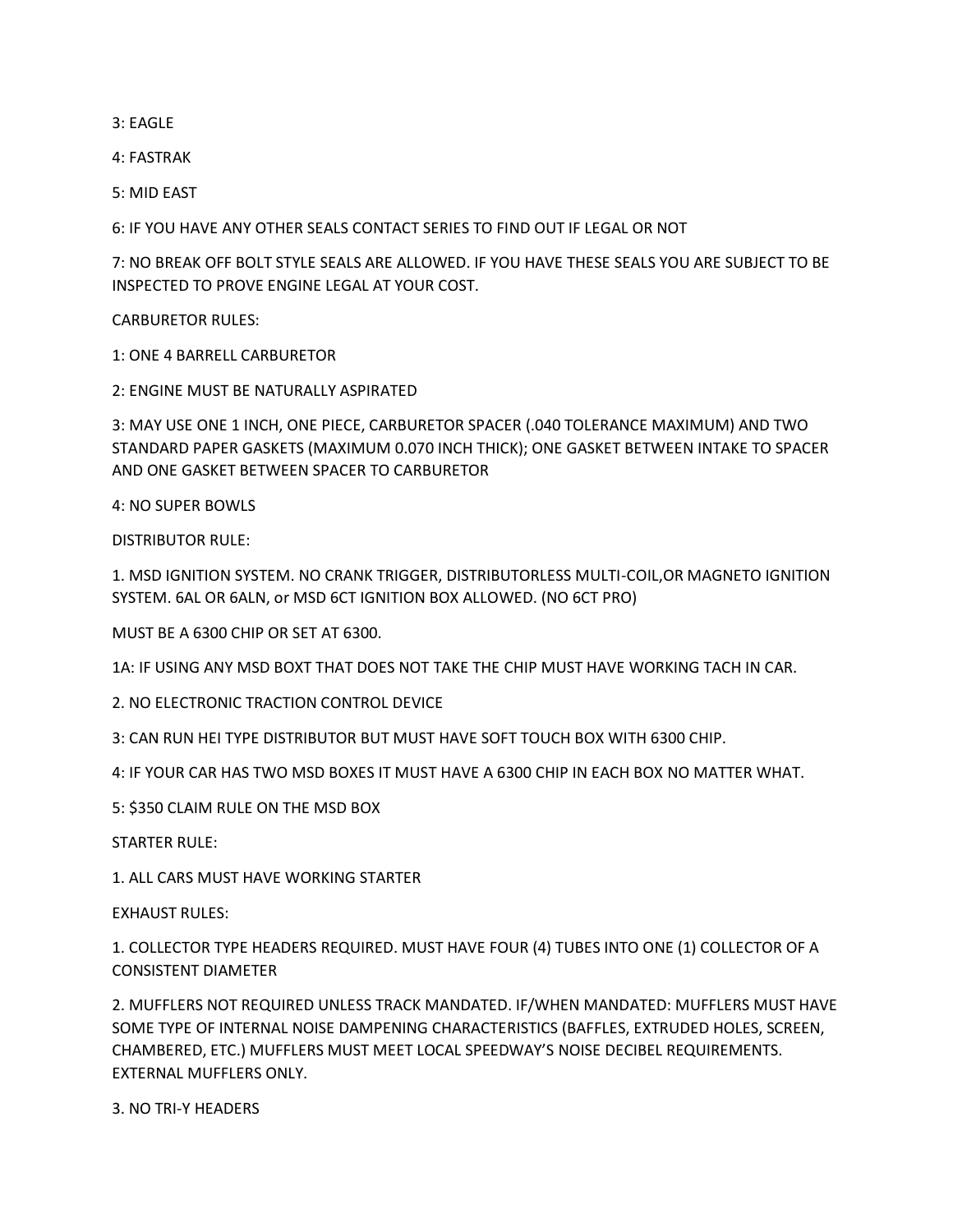4: \$400 CLAIM RULE ON HEADERS. IF MUFFLERS ARE WELDED TO HEADERS THAT IS ONE PIECE AND MUFFLERS GOES WITH THE HEADERS IF THEY ARE BOLTED TOGETHER YOU CAN KEEP THE MUFFLERS.

## WATER PUMP

1: CAST OR ALUMINUM PERMITTED. STOCK MOUNTED WATER PUMP AND FANS ONLY. NO ELECTRIC FANS

2: NO ELECTRIC WATER PUMPS.

SUSPENSION:

1: LATE MODEL SUSPENSIONS ONLY. NO SPRING LOADED OR SHOCK TYPE 4 BAR RODS. ONLY

STANDARD SOLID BAR 4 BAR RODS. NO TORSION BAR FRONT OR REAR SUSPENSION. SWAY BAR OK

2: ONE (1) COIL SPRING PER WHEEL. FLAT HELPER SPRING OK. NO STACK SPRINGS ON ANY CORNER INCLUDING 5TH COIL. ONE RUBBER BUMP STOP ALLOWED ON RIGHT FRONT ONLY. MAY CUT

3: ONE SPRING RUBBER PER CORNER

SHOCKS:

1: OIL SHOCKS (SPLIT VALVE PERMITTED) OR GAS SHOCKS PERMITTED. NON ADJUSTABLE/ NON

CANNISTER ONLY. NO AIR SHOCKS ALLOWED.

1A- NO INTERNAL BUMPS

2: THERE IS A \$250 BUY RULE PER SHOCK. ALSO, YOU CAN ADD \$150 AND BUY THE COMPLETE

ASSEMBLY (LESS SHOCK COVER). MUST BE IN THE TOP 3 TO BUY. IF YOU REFUSE ANY CLAIM, YOU WILL BE DISQUALIFIED AND LOOSE ALL POINTS AND SUBJECT TO SUSPENSION AND/OR FINE. THIS PROCESS WILL BE WATCHED BY TECH MAN AND THE PERSON BUY SHOCK.

3: ONE SHOCK PER CORNER EXCEPT LEFT REAR. YOU MAY RUN A DRIVE SHOCK.

TRANSMISSION:

1: BERT, BRINN OR FALCON ALLOWED

2: NO STRAIGHT DRIVES OR IN AND OUT BOXES.

3: IF RUNNING BALL SPLINE TRANSMISSION CARBON FIBER DRIVESHAFT MANDATORY.

DRIVESHAFT:

1: CARBON FIBER ALLOWED AND RECOMMENDED FOR SAFETY.

REAREND:

1: STANDARD QUICK CHANGEREAR END PERMITTED. NO TITANIUM OR EXOTIC MATERIALS AXILS, SPOOLS, GEARS, OR OTHER MATERIALS INSIDE REAR END.NO SMALL TIGER REAR ENDS.

BRAKE RULES: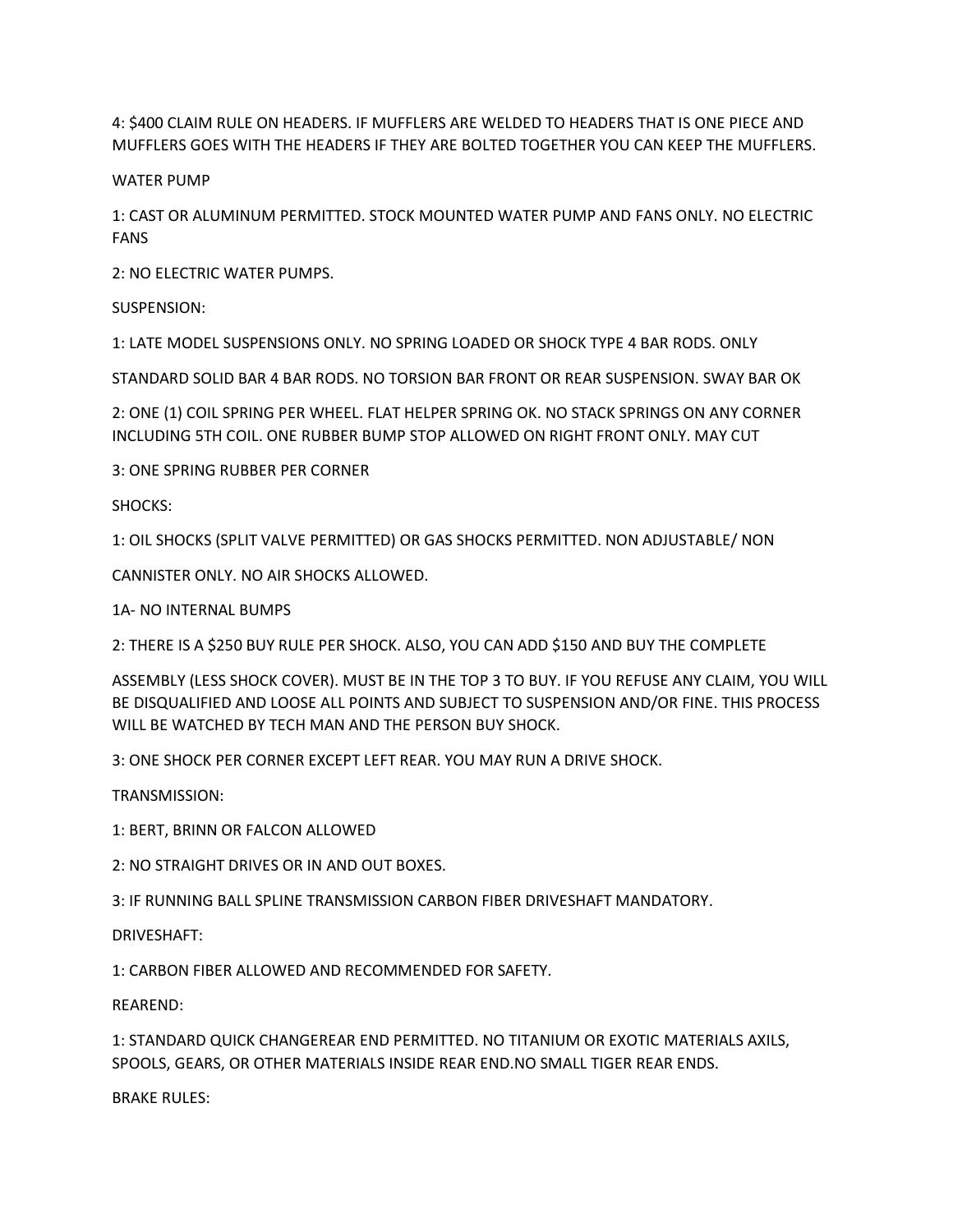1. STEEL BRAKE ROTORS ONLY. NO CARBON FIBER BRAKES. NO TITANIUM BRAKES OR OTHER EXOTIC MATERIAL BRAKE SYSTEMS

TIRES:

1: HOOSIER HTS 1350 SPEC, CRATE USA 21, HTS 1600 SPEC, CRATE USA 55, AR 48 SPEC, AR 56 SPEC ON FRONT TIRES. AMERICAN RACER PRO 2 ONLY ON REAR TIRES.

2: NO CHEMICALS: TIRE PROTEST IS \$125 PER TIRE AND WILL BE SENT TO A LAB FOR RESULTS. LAB RESULTS ARE FINAL. ACCEPTANCE FEE IS \$125 PER TIRE. WE WILL CUT TIRE WITH A GROOVING IRON BLADE AND TAKE TWO SAMPLES FROM EACH TIRE TO SEND OFF. IF TIRE SAMPLE COMES BACK WRONG YOU WILL LOSE YOUR MONEY AND POINTS FROM THAT RACE AND YOUR ACCEPTANCE FEE MONEY. THERE WILL BE OTHER RACE PENALTIES TO BE DETERMAINED BY SERIES.

3: WILL PUNCH TIRES AT ANYTIME ANY TIRE PUNCHING BELOW WHAT WE FIND TO BE A NORMAL PUNCH CAN BE SAMPLED AND SENT TO A LAB FOR FUTHER TESTING. MAY PUT A NUMBER PUNCH RULE IN BY FIRST OF THE YEAR.

4: MAY CUT CROSS BARS IN EXITING BLOCKS ONLY. ANY ADDITIOINAL GROOVING TBD DEPENDING ON TIRE SUPPLY.

WHELLS:

1: STANDARD 15X14 INCH WHEELS.

MIRRORS:

1: NO MIRRORS.

RADIOS:

1: NO RADIOS, CELL PHONES OR ANY OTHER COMMUNICATION DEVICE ALLOWED IN CAR AT ANY TIME. IF FOUND WILL BE DISQUALIFIED FOR THAT EVENT.

2:RACECIEVER REQUIRED AT ALL TIMES WHILE ON THE TRACK

BODY:

1: MUST FOLLOW CRUSA BODY RULES

WEIGHT:AND WEIGHT BREAKS

1: BASE WEIGHT IS 2400

1A: IF RUNNING 93 PUMP GAS OR VP 110 YOU WILL BE GIVEN A 50 POND WEIGHT BREAK

2: NO BURN OFF AFTER RACE

3: WE WILL WEIGHT BY THE SCALES AT EACH TRACK. (5 POUND TOLERANCE)

4: NO WEIGHT BREAKS FOR CONTAINMENT SEATS OR NECK RESTRAINTS ANYMORE OR FIRE SYSTEM FUEL: